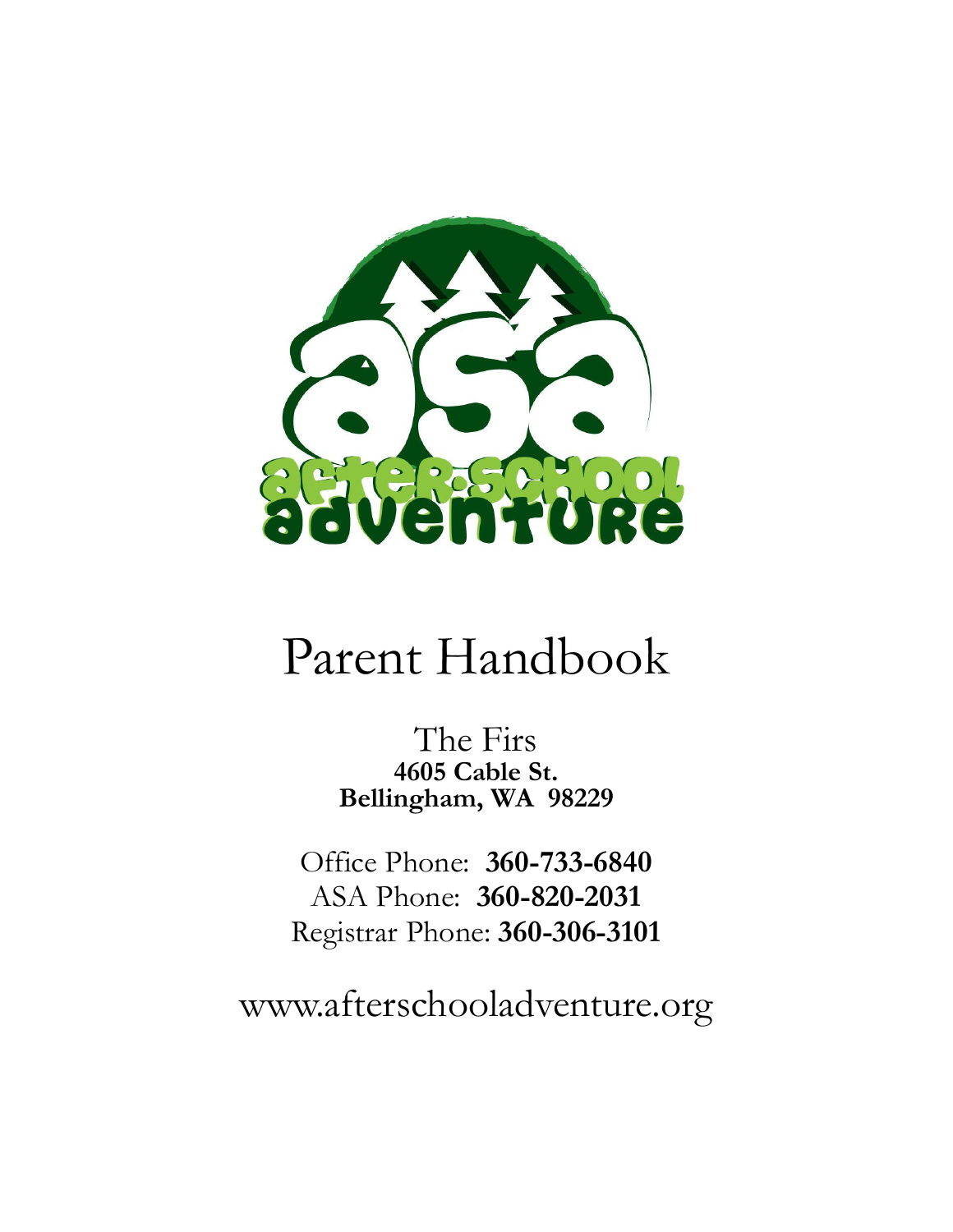# **TABLE OF CONTENTS**

# **INTRODUCTION –** *3*

- **●** After School Adventure Purpose & Commitment *3*
- **●** Adventure Descriptions *3*
- **●** Adventures Offered *4*
	- **<sup>→</sup>** *Participating Schools*
	- **<sup>→</sup>** *Before School Adventure*
	- **<sup>→</sup>** *After School Adventure*
	- **<sup>→</sup>** *Early Release & Parent-Teacher Conferences*
- **●** Special Days *5*
	- **<sup>→</sup>** Holidays: All Day Adventures
	- **<sup>→</sup>** School Breaks
	- **<sup>→</sup>** Closures Due to Weather
- When is ASA closed?  $-5$ 
	- **<sup>→</sup>** Holidays with no ASA Service

# **ENROLLMENT –** *6*

- **●** Who May Attend?
- **●** How Do I Enroll?

# **TUITION AND FEES – 6**

- **●** How to Cancel and Withdraw a Student *7*
- **●** Late Pick-Up Fee

# **DAILY ATTENDANCE –** *8*

- **●** Transportation To and From Schools
- **●** Attendance Options *9*
- **●** Absences
- Signing Students "In" & "Out"

# **OTHER IMPORTANT INFORMATION –** *10*

- **●** Required Reporting Standards
- **●** Personal Property

# **HEALTH & WELLBEING –** *10*

- **●** Nutrition
- **●** Adventure Store
- Extra Clothing *11*
- Medication Management
- Discipline Policies *12*
- Exclusion/Behavior Management Policy *13*
- **●** Family Involvement

# **CONCLUSION –** *14*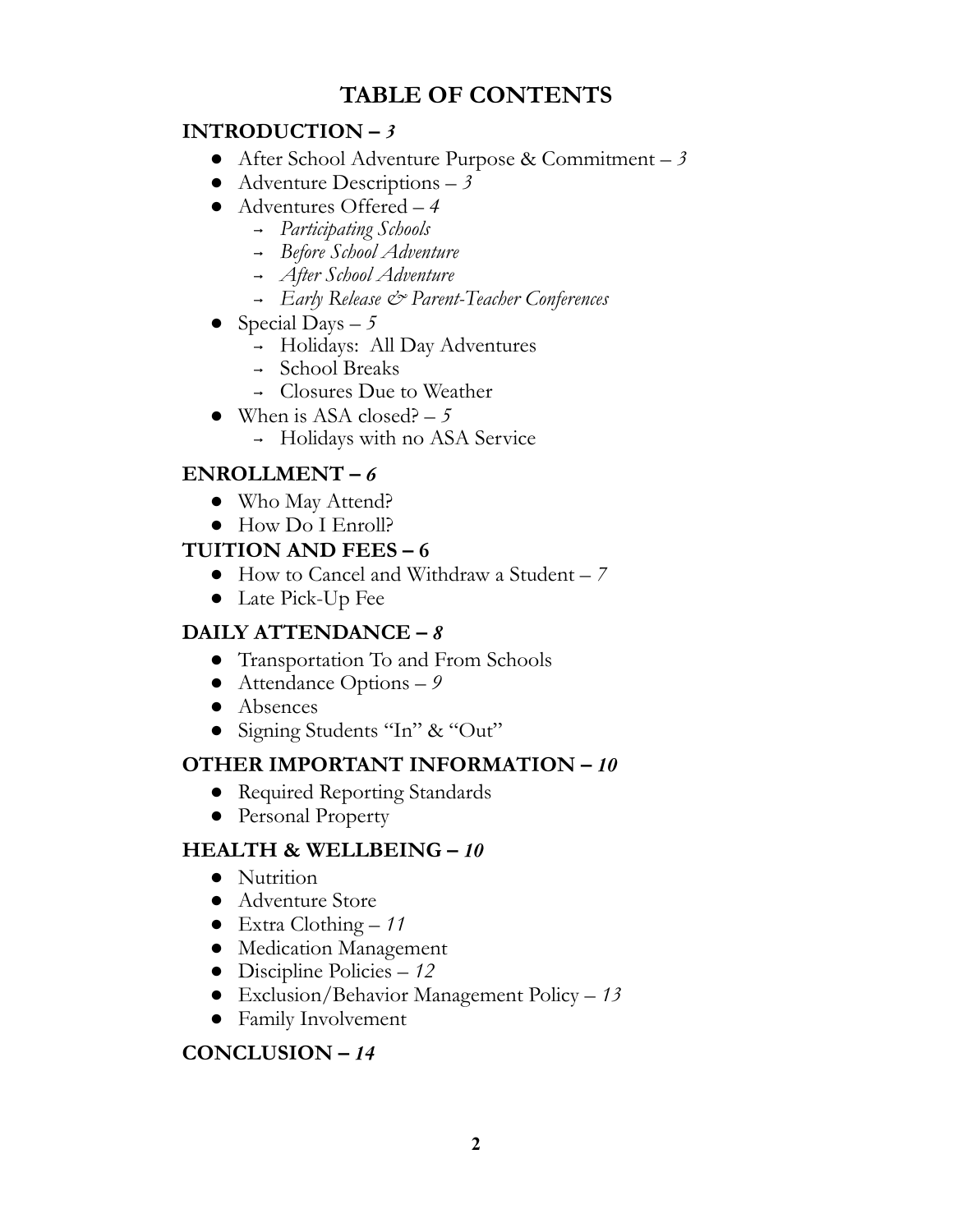# **INTRODUCTION**

*The Firs* is a non-profit, non-denominational Christian camping organization. For over eighty years, The Firs has risen to the challenge of serving many groups, organizations, families, and campers young and old. Through its programs and dedicated staff, The Firs has labored to proclaim Jesus as Savior and Lord and continues to fulfill its mission with a variety of retreat facilities to meet the needs of all guests.

Offering a variety of programs for youth has been a long-standing tradition at The Firs, with Camp Firwood, Fircreek Day Camp, and the Block Group Winter Camps. Keeping with that tradition, the After School Adventure Program was established.

# **AFTER SCHOOL ADVENTURE PURPOSE & COMMITMENT**

The purpose of the After School Adventure Program is to provide a safe, warm, and loving environment, through recreational and educational care for children of working parents. The program is designed for children in kindergarten through fifth grade and the schedule follows the Bellingham School District calendar.

Each and every child in our program is unique and precious to us. Therefore, we provide a nurturing environment that focuses on individual progress, development, and satisfaction. We carefully select and train our staff members, who are dedicated to the care and support of your child.

We also believe each child is important to God. Although we do not focus on denominational or religious distinctions, we are consistent with our mission by presenting the Biblical message of Jesus. Many lessons and activities in The Firs After School Adventure will include references to this foundational focus. At the same time, you can be assured that we will respect your child's beliefs and freedoms.

Your child's safety is our concern. We will maintain a safe, comfortable, and supportive environment, for your child. You are welcome to visit with the ASA Director, regarding any concerns you may have about your child or the program.

# **ADVENTURE DESCRIPTIONS**

#### *Staff:*

The After School Adventure staff (Adventure Guides) are carefully selected through an application and interview process and are cleared via background check and fingerprints through Washington DCYF. The Firs provides ongoing training and development to work with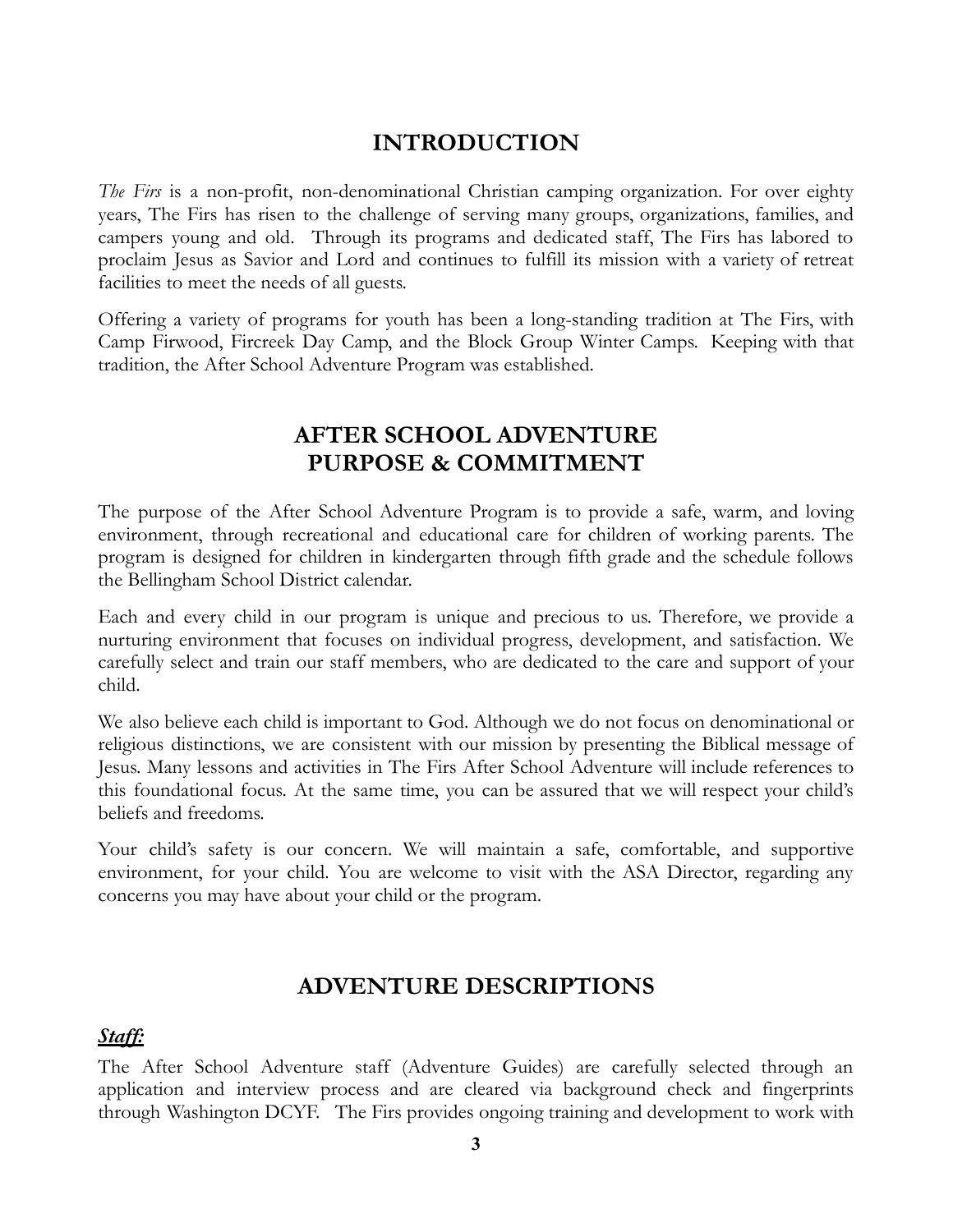elementary-age children. Each staff member is expected to model high moral values and the teachings of Jesus Christ. Staff interact with the students through curriculum, games, music, and stories. ASA staff are trained and Mandatory Reporters of child abuse. They are certified in First Aid, CPR, Bloodborne Pathogens and are registered through the Washington State STARS program.

# *Program Setting:*

Since the program is in a camp setting, it allows for unique opportunities. We enjoy many of the activities usually only found at summer camps, such as outdoor living skills, a climbing wall, and adventure recreation. The Firs is a Christian organization, so in addition to modeling Christian values, we integrate lessons from the Bible during our "JAM" time.

Each "Adventure" starts when the children arrive at The Firs. We offer healthy snacks and fun chats. There are activity classes for students to choose from each day. These may include drama, sports, dance, or forest games. We have a homework table for those students who need help getting their studies done.

# **ADVENTURES OFFERED**

# **BEFORE SCHOOL ADVENTURE:**

The Before School program begins at 6:45 a.m. Parents sign children in when they arrive. A "breakfast snack", which includes cereal, milk, fruit or yogurt, juice, and muffins, is served to the students, from 7:30-8:00 a.m., every morning. Organized games, as well as supervised free play, are offered during a.m. hours. The morning Adventure Guide staff walk students to Geneva Elementary School through The Firs grounds. Vans will leave 20-30 minutes prior to school start time. **Not Offered at this Time.**

# **AFTER SCHOOL ADVENTURE:**

The afternoon Adventure begins when school is dismissed. An Adventure Guide will be at your child's school to greet and transport your child to The Firs. When students arrive, there will be time to debrief about their day at school, along with snacks and planned activities.

# **EARLY RELEASE & PARENT-TEACHER CONFERENCES**:

When school schedules are modified for these days ASA will offer care to correspond with a student's dismissal. Special trips and programs are planned with your child's interest in mind for these extended days.

![](_page_3_Picture_11.jpeg)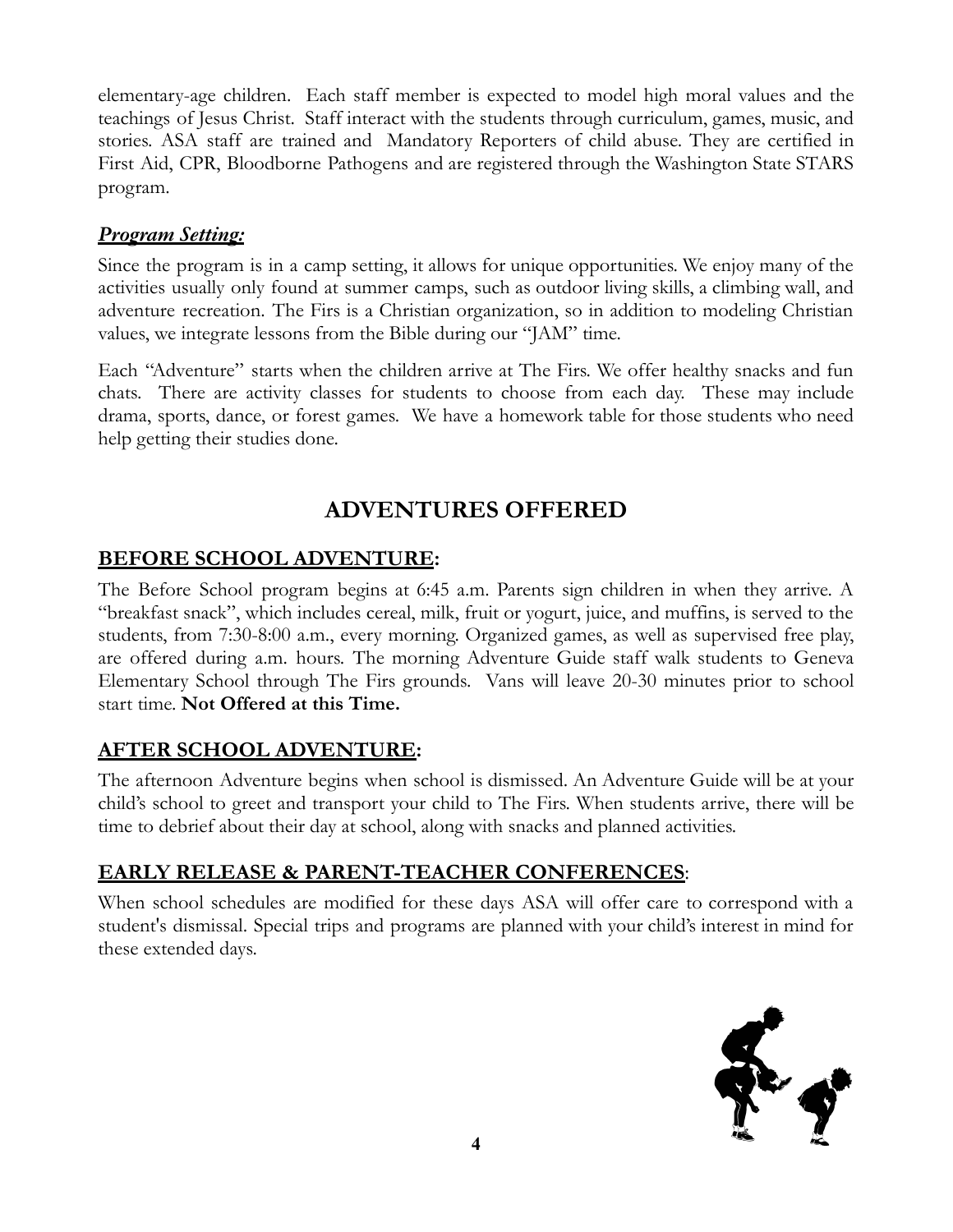# **SPECIAL DAYS**

# **SCHOOL BREAKS:**

#### **All Stay Adventures:**

The ASA Program offers an All Stay Adventure (formerly known as All Day Adventure) on weekdays that the Bellingham School District has scheduled as staff planning days, in-service days, and on some holidays. There are often field trips planned to coincide with these days. These days are not included in the regular tuition fees, students must be signed up in addition for these days.

#### **School Closures Due to Weather:**

When any of the schools close unexpectedly, The Firs ASA Program will continue, as long as we can safely transport and care for your child.

When school is canceled, due to weather or natural disaster, we will remain open as long as we have adequate staff, heat, electricity, and a secure environment. If we are lacking in any of these necessities, we will make every reasonable effort to contact you to inform you of our closure. Please call The Firs office (360-733-6840) or the ASA Adventure Center cell (360-820-2031) on snow days to determine if the ASA Programs will be open; if you call before office hours, a recording (at 360-733-6840) should inform you of what we will be able to offer that day. Additional fees may be required for these days.

If school closes early, we will continue to care for your child until you pick them up from ASA. If we cannot safely transport your child, due to environmental conditions or equipment, we will make every reasonable effort to inform you of the circumstances.

# **DAYS ASA WILL BE CLOSED:**

The After School Adventure program follows the Bellingham School District schedule, beginning on the first day of public school and ending on the last day of school.

# *HOLIDAYS WITH NO ASA SERVICE***:**

- Labor Day
- Thanksgiving and the day after
- ⬥ Christmas Eve and Christmas Day
- ⬥ Other days during Christmas break, if staff are not available.
- New Year's day
- Memorial Day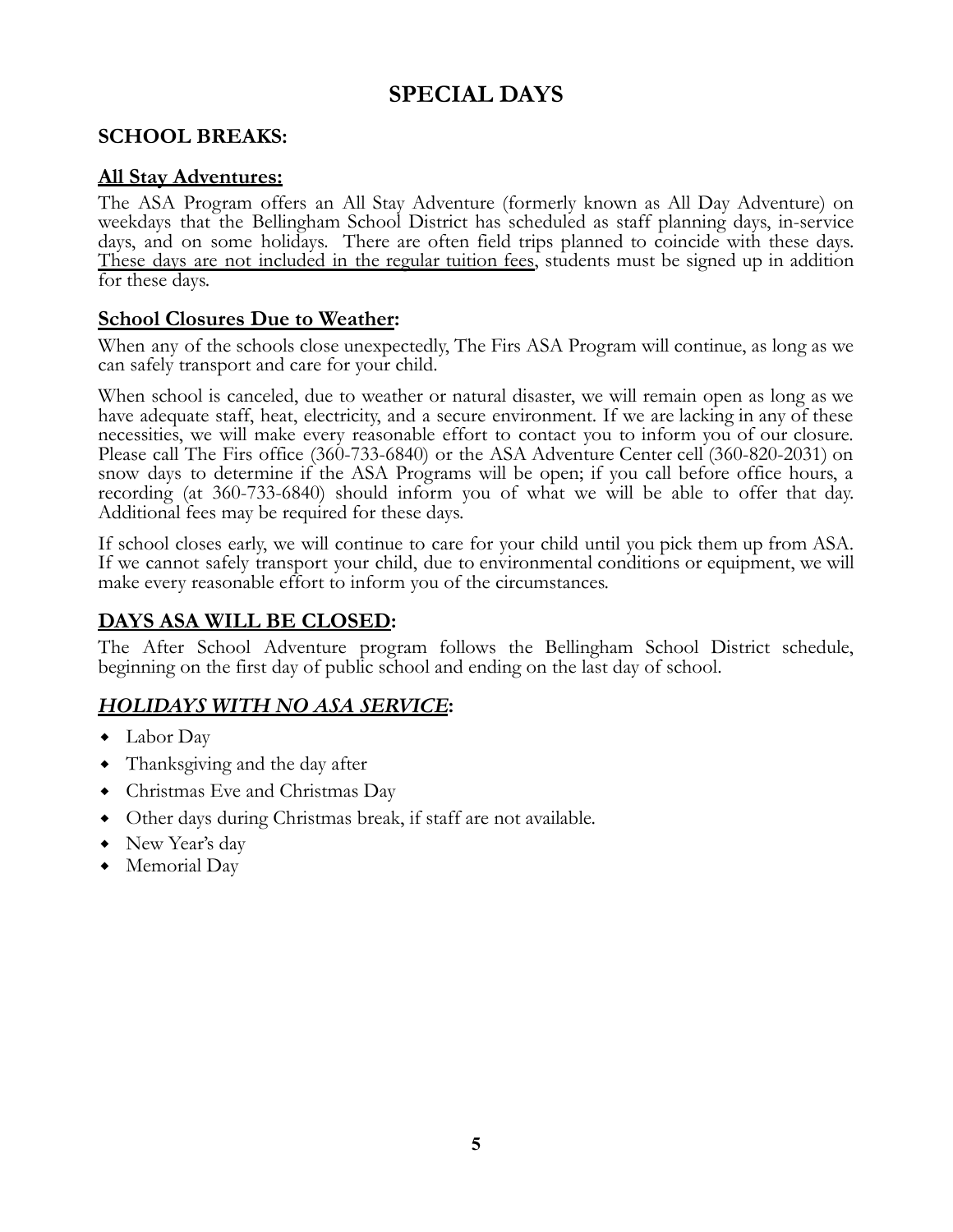# **ENROLLMENT**

#### **Who May Attend?**

All Children K-5<sup>th</sup> grade, transportation for our Before and After School program is only provided for schools who meet the transportation criteria; Three or more enrolled students per School and located within a reasonable distance from school to center.

## **How do I Enroll my child?**

To secure a spot you can fill out a registration form online or email or mail in your completed Registration Forms and a non-refundable, yearly registration fee.

## **Forms Needed:**

*(Please keep this information current throughout the year and notify us in writing with any changes.)*

Enrollment is on a year-to-year basis. Each year March to June, you will need to fill out a re-enrollment form if you plan to have your child attend the following school year.

You may enroll your child throughout the school year. However, space is limited and you may be placed on a waiting list until a spot is available!

# **TUITION & FEES**

#### **Registration Fee:**

There is a \$100 annual, non-refundable fee required to enroll your child in our programs each year. A new registration fee will be due for all programs beginning the Fall of each year. If your child has siblings that you are also enrolling the Registration fee is \$20 and \$10 for any additional children. This payment must be received before a child may start. Students enrolling for the first time (i.e. Kindergarteners) do not qualify for any discounted registration fees.

#### **Monthly Tuition:**

Tuition is based on the days the Bellingham School District has deemed as a "school day", therefore, the fees are determined and calculated by the number of days a child could be in school, then averaged out depending on your personal program plan. Months with school vacation of 5 or more consecutive days will be charged a prorated monthly fee. We reserve the right to increase fees due to school district schedule changes.

#### **Past Due Tuition:**

If the monthly tuition is not paid in full by the designated due date then after a 7 day grace period a \$25 late fee will be applied. If payment is not received, enrollment could be suspended until the balance is covered.

#### **Late Pick-Up Fee:**

Students must be picked up by 6:00 pm. If not, a fee will be charged of \$1 per minute for pickup past 6:00 pm. Please call **(360) 820-2031** if you are going to be late, so we can assure your child of your safety and imminent arrival.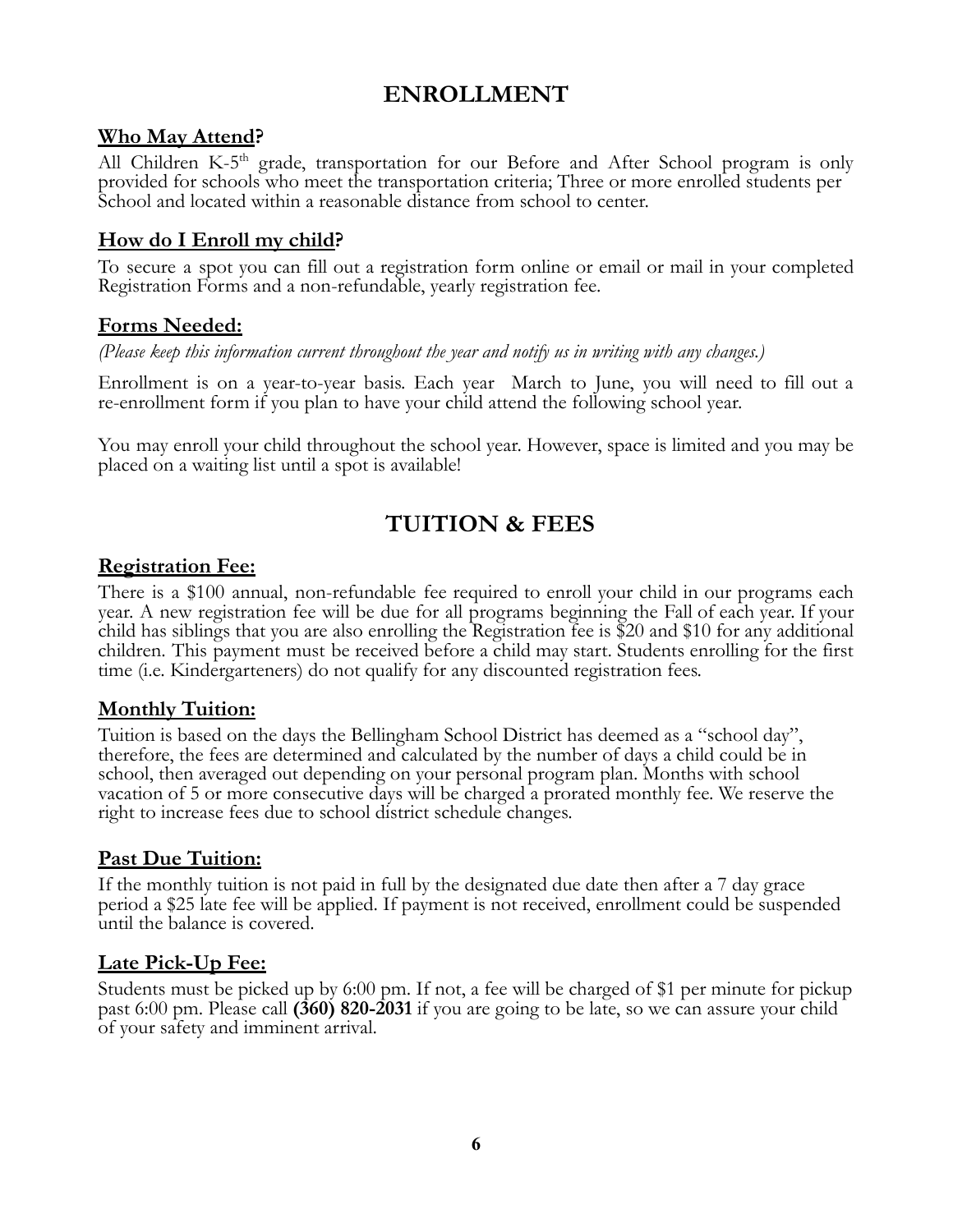## **No Call No Show:**

We require notification if your child is going to be absent for any reason that day ASA must be notified 1 hour before my child is expected to arrive. There is a \$5 fee per day if we are not notified. Please use the Procare App to notify staff of daily schedule changes.

## **All Day Adventure:**

For All Day Adventure days, you must register your child at least 24 hours before that day. The payment for the All Day Adventures is not included in monthly tuition but may be paid at the same time as tuition payments. Refunds are awarded when cancelations are made 24 hours prior to the All Day Adventure.

# **Payment:**

Invoices are emailed on the 20th of the month for the next month of service. Tuition is due by the 1st of the month (ie: a bill for September will be emailed around August 20th and payment is due by September 1st). You are responsible for payment even if you do not receive a bill. If payment has not been received 7 days past the due date then a \$25 late fee will be charged and future enrollment of your child may be suspended.

**Payment options:** credit card, check, money order, or direct withdrawal. Cash payments can be made in person and with exact cash amounts. You can also access your account online at [www.myprocare.com](http://www.myprocare.com/). If paying by direct withdrawal, remember that some months may be prorated due to fewer school days and we will need an authorization form on file. Email [hannah@thefirs.org](mailto:hannah@thefirs.org) to get a form. You may also place your payment in the "payment box", located in the Registration Office located at 1150 Geneva Street.

## **Drop-in:**

If you need an additional day that you aren't normally scheduled for you may reach out to [hannah@thefirs.org](mailto:hannah@thefirs.org) to see if there is space available for your child that day and be charged a \$25 fee for regular school days and \$35 for early release days. These are due in full when you request the day and are non-refundable. A request for a drop-in day must be made the week of.

# **Credits for Absences:**

The ASA Program and license law require The Firs to hire staff based on the number of children enrolled. Your monthly tuition pays for this operating cost of the program, such as staff, snacks, and materials. All of these must be available to your child. When you enroll you are reserving the time, space, staffing, and provisions for your child whether the child attends or not. For these reasons, we cannot give tuition credits for days your child is absent. If there is a prolonged illness or other serious matter, please contact the ASA Director for consideration, [stacy@thefirs.org](mailto:stacy@thefirs.org)

#### **Withdrawal from Program:**

Payment for your registered child is due until written notice of cancelation is received. Discontinued attendance without prior notice of canceling will not result in credit. Your final month's payment will be calculated on a prorated basis after the first of the month and if there have been two weeks' notice given.

# **Payments From Third-Party Subsidy**

# **DCYF and Working Connection Families:**

ASA gladly welcomes all families paid through Working Connections, DCYF, or other 3rd party options.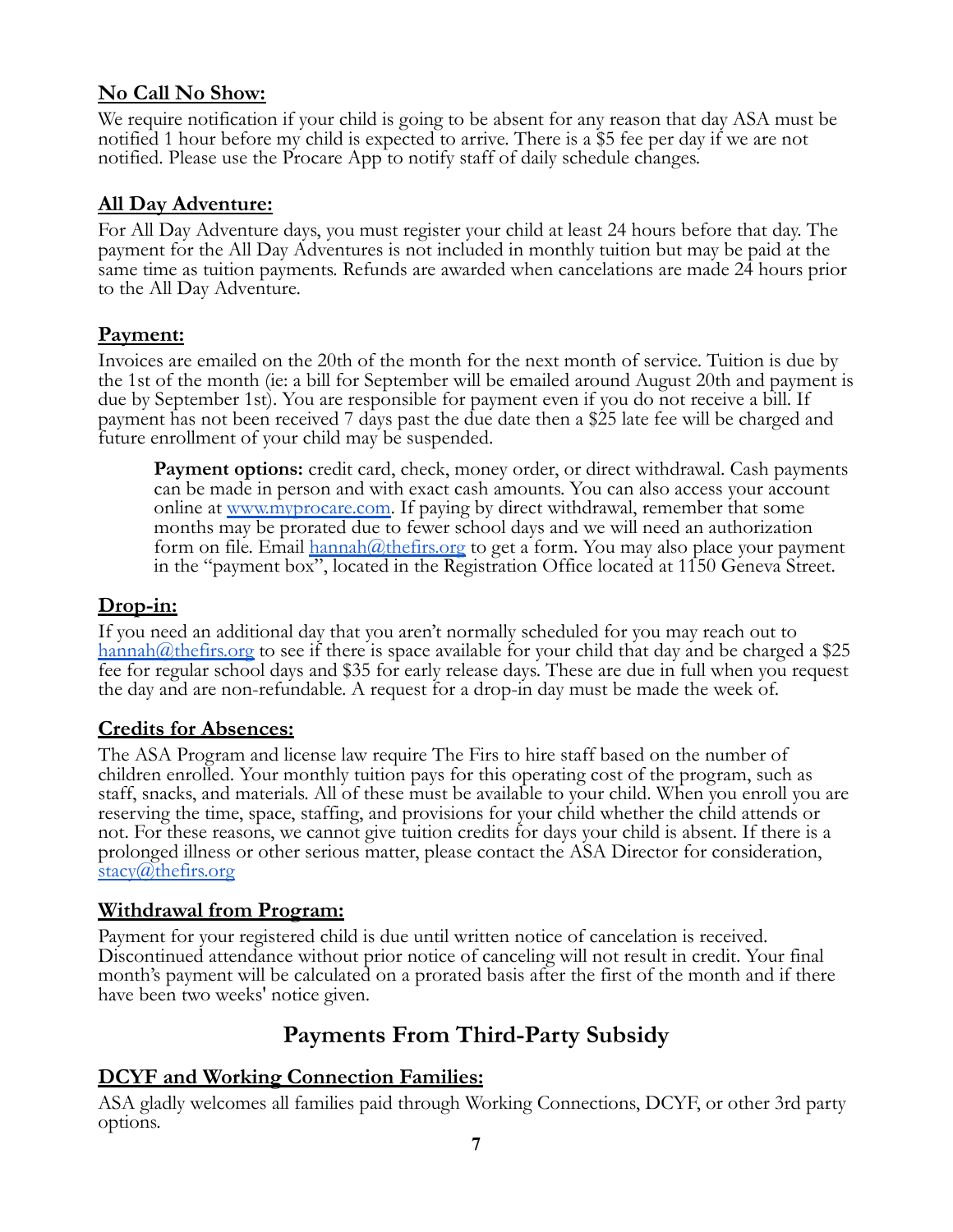# **Copay:**

Co-payments must be made monthly; failure to make monthly payments may result in termination of program space. You will be responsible for the co-payment that is determined by the 3rd party, even if it is not reflected on your monthly statements, as we do not always receive notification of additions or changes until after statements have been emailed. Payments are due by the 1st of the month of service and will be given the same 7 day grace period as monthly tuition.

## **Termination or Interruption of Authorization:**

If valid 3rd party authorization is terminated, interrupted, or cannot be confirmed by The Firs, even if you are in the process of re-application, The Firs will require you to pay the full fee until authorization is received, in writing. If authorization is retroactive to the first day after the interruption, we will be happy to issue a full refund (minus co-pay) in a timely manner.

# **DAILY ATTENDANCE**

## **Transportation To & From School:**

Geneva Elementary students enrolled in the ASA Program are walked to The Firs by Adventure Guides. We walk the Geneva students through The Firs grounds, rather than down the streets.

All other schools (Carl Cozier, Wade King, Roosevelt, and Silver Beach, Northern Heights) will be transported by an Adventure Guide in one of The Firs After School Adventure vans. For The Firs to provide van transportation, each school or route needs to have at least 3 participating students enrolled in the ASA Program.

It is important that students exit school quickly and come directly to the designated pick-up area, where the van or staff is waiting to transport them to The Firs. The ASA staff will wait ten minutes for students to come to the designated loading area, if a student has not reported to the driver and The Firs has not been notified of the child's absence, the driver may leave to gather students from another school. If the student has gotten on the school bus to go home by accident, the school will make every effort to contact school transportation and the child will be returned to the school. At that time, ASA will return to the school to pick the child up.

![](_page_7_Picture_9.jpeg)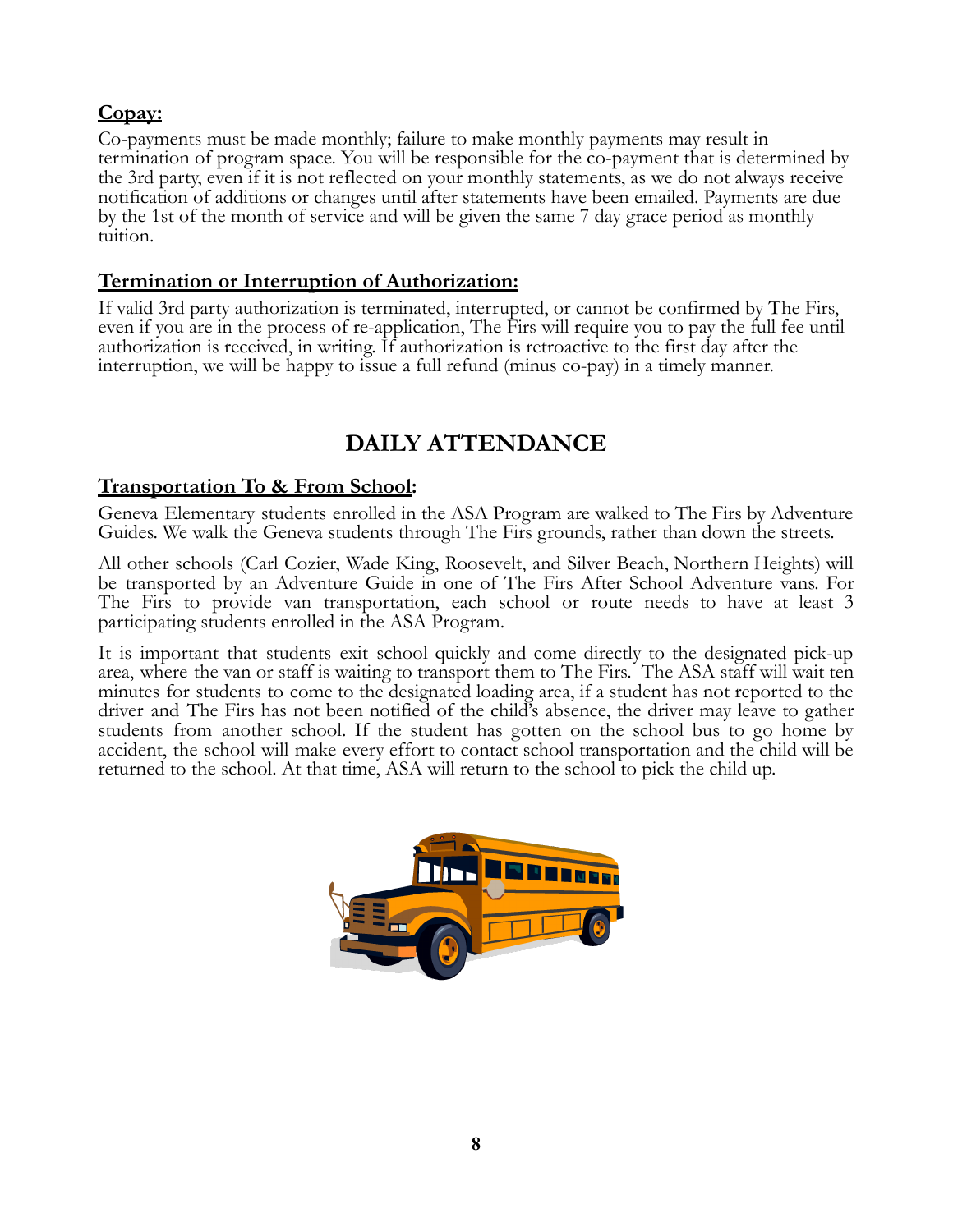#### **Attendance Options:**

You may customize your attendance plan, to meet the needs of your family, by choosing one or more schedules listed below. We understand that the need to change an attendance plan may arise and we will do our best to accommodate those needs but will base those changes on availability. Attendance options may be negotiated before the next billing period and the new schedule will be in effect the first school day of the new month.

#### **BEFORE SCHOOL** 6:45 a.m. *– School start time No Availability*

4-5 days/week 2-3 days/week

#### **AFTER SCHOOL ADVENTURE** *School dismissal time. - 6:15p.m.*

4-5 days/week 2-3 days/week 1 day (ER)/week

#### **Absences:**

We are prepared to care for your child each scheduled day of the ASA Program. If your child will be absent for any reason (appointment, vacation, lesson, sick, etc.), we must be notified no later than one hour prior to the beginning of your child's scheduled program.

## **To Notify ASA of Your Child's Absence:**

- ✦ Leave a message on the ASA site phone: (**360) 820-2031**. Messages will be checked prior to picking up students.
- ✦ Send a message in our Procare app. We will check messages before picking up students.

#### **Important:**

If someone else is going to provide transportation from school or ASA, please let us know. We need your written permission to release your child to any individual you did not already give consent to on your Authorization Form.

#### **Signing Students In and Out:**

- ✦ If enrolled in the **Before School Adventure**, a parent or guardian must sign students "IN".
- ✦ If enrolled in the **After School Adventure**, a parent or guardian must sign students "OUT".

Parents or Guardians are required to sign children in or out on the Procare app. Only authorized adults can sign students out. They must be 18 years or older. ASA will only allow each student to leave with an individual for whom you have given permission on the Authorization Form or in some other written correspondence. If a student is leaving with someone other than you or another parent/guardian, that individual will be asked to validate their identity by showing their Driver's License or another valid form of picture identification. This precaution is for your child's safety and security while attending the ASA Program.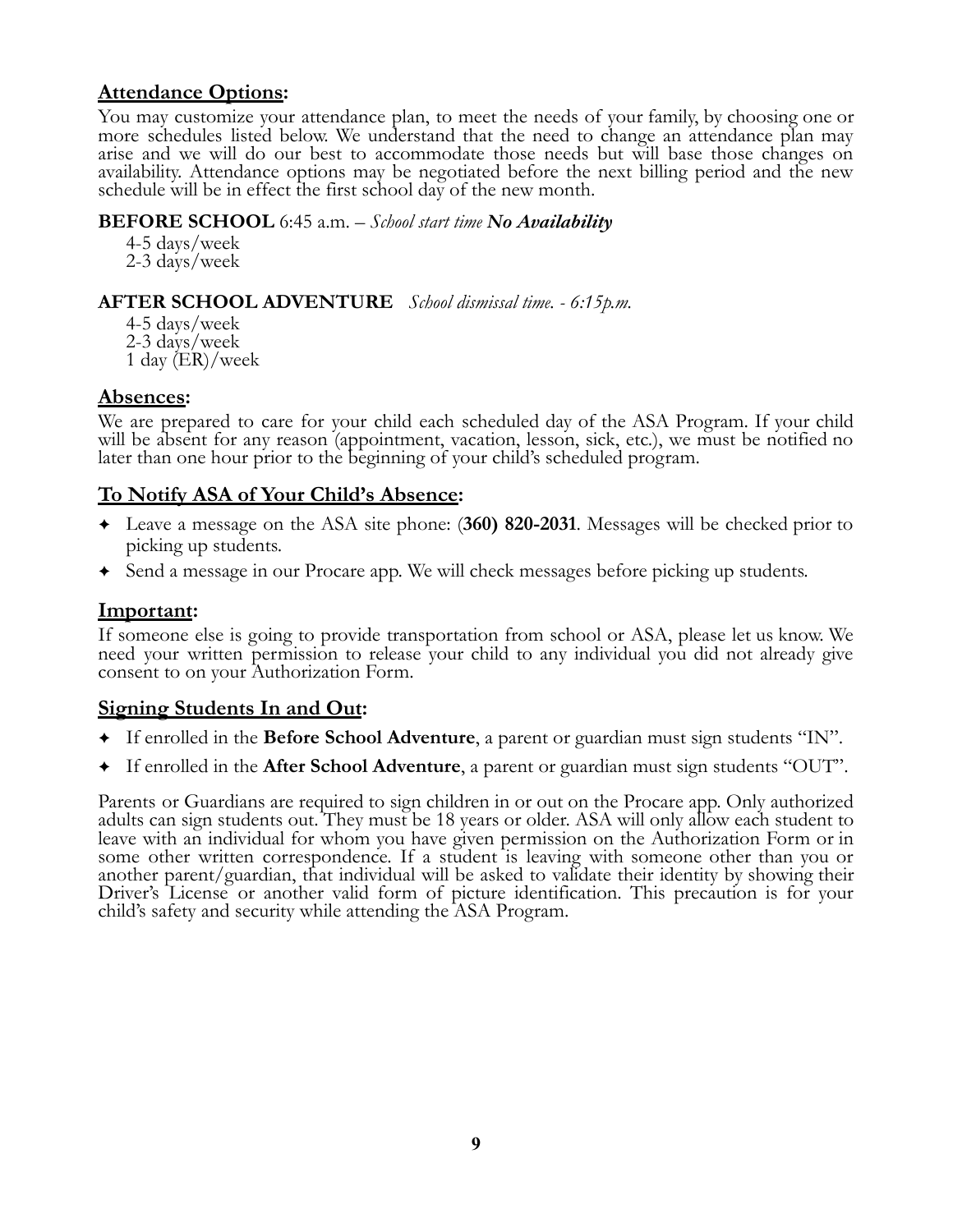# **OTHER IMPORTANT INFORMATION**

#### **Required Reporting Standards:**

If any of The Firs staff members suspect child abuse, neglect, or exploitation, we must immediately report it to Child Protective Services (according to the Washington Administrative Code # 388.150.480). We will make a report if we suspect an injury or a bruise is not accidental and if we see signs of emotional or sexual abuse or physical neglect. Child Protective Services has the right to interview any child and/or staff member of The Firs After School Adventure Program and look through any of our files (according to Chapter 26.44 of the Revised Code of Washington).

We will also make every effort to prevent your child from leaving the ASA Program with you, a guardian, or authorized person who appears to be under the influence of alcohol or drugs or is extremely sick. We have a legal and moral obligation to retain your child if we feel that releasing him or her would be dangerous in any way. Should this situation arise, we will call an emergency contact person off your Enrollment sheet or a cab. If the person attempting to pick up your child persists, we will call the police and Child Protective Services.

#### **Personal Property:**

We encourage sharing and will help your child safeguard toys by encouraging safe and appropriate play. If personal property is accidentally damaged through the course of normal play and activities, The Firs After School Adventure Program will not be held responsible. We discourage the bringing of toys to any ASA Program. If they are brought, we encourage the children to keep them in their backpacks. If damage occurs due to inappropriate action by another child, we will inform the parents of all children involved.

#### **Lost & Found:**

Items that are lost will be put in a "Lost & Found" bucket placed by the entrance to ASA. Periodically, the bucket is brought to the office across the street and stored.

# **HEALTH & WELLBEING**

#### **Nutrition:**

The Firs will provide a "breakfast/snack" to those children arriving before 8:20 a.m. Snacks will be provided in the afternoons at 3:00 p.m. Snacks are nutritionally sound and balanced to provide at least 1/3 of the RDA for your children. If your child requires a special diet, please discuss this with the director at the time of enrollment to determine if we are able to provide adequate substitutions.

#### **Sample Breakfast/Snack: (Menus will be posted)**

A typical Breakfast would include Cereal, Milk, fruit, or yogurt. A typical Snack would include mini bagels, cream cheese, juice.

#### **Adventure Store:** *is currently closed.*

Twice a week, the Adventure Store is open for students to spend "quality coins" they have received throughout the week for "jobs well done". They may also bring up to \$2 to spend if they wish. The Adventure Store offers candy and other non-food items. This has been a favorite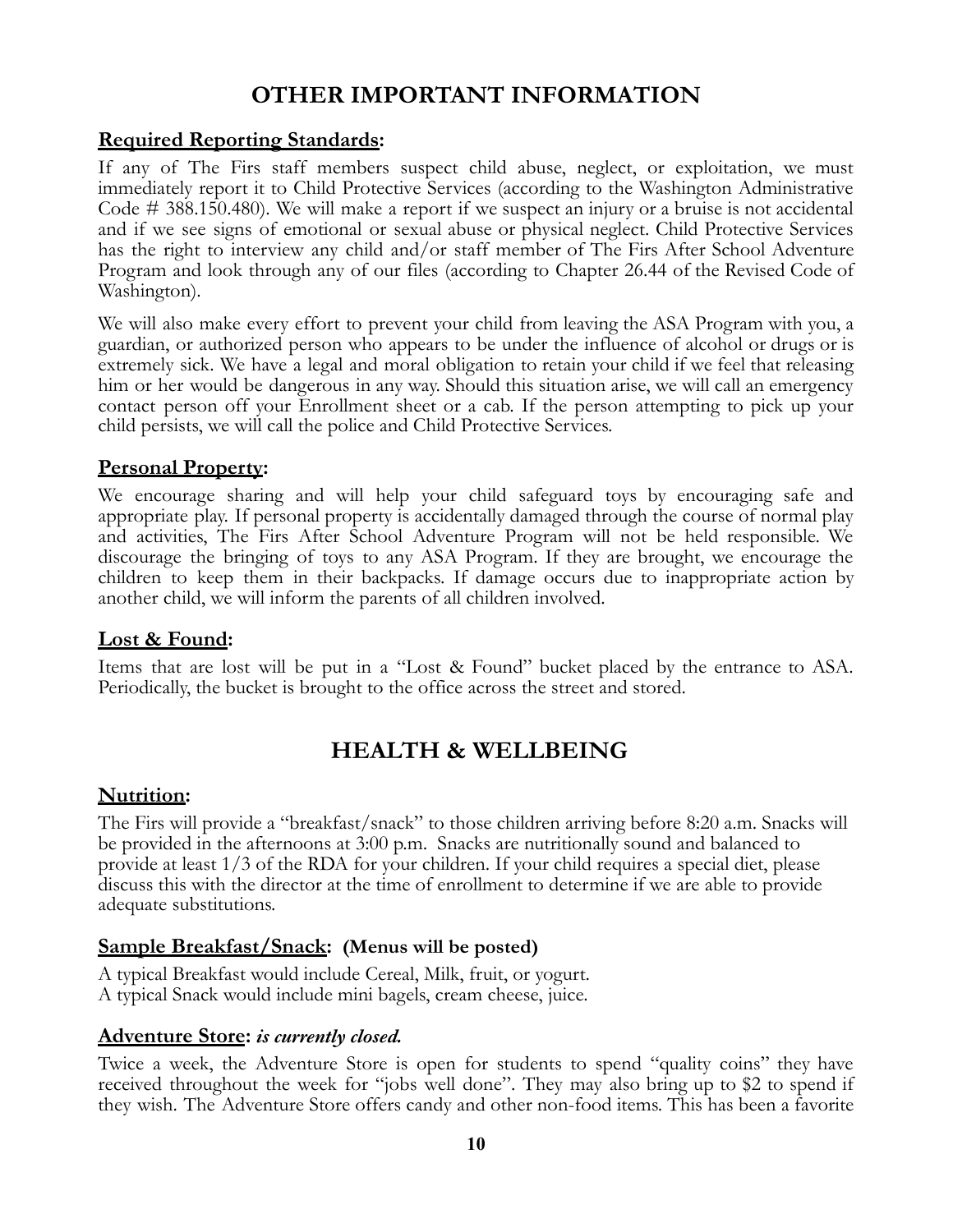feature of the ASA program. If you would prefer your child to not purchase candy, please let the director or program leader know of your wishes.

# **Extra Clothing:**

Accidents do happen for various reasons. For the comfort and health of your child, The Firs After School Adventure Program requires that all children seven years and under have a complete change of clothes at all times in the Adventure Center. These should include pants, shirts, socks, and two pairs of underpants.

The Center keeps a small number of extra clothes on hand in case of emergencies. If your child should go home with some of these clothes, we ask that you wash all items and send them back as soon as possible so others may use them if needed.

Remember, children are exposed to many active, outside activities, as well as messy art activities; please send them in active play clothes ready for anything!

Please label all your child's belongings, especially clothes and coats. We will try to place misplaced items in the respective cubbies, whenever possible before they go to the "lost and found".

#### **Medication Management:**

Written parental consent is required to administer any medication. All medication, including Epipens and inhalers, must be in its original container and properly labeled with the child's name, date prescription was filled or medication's expiration date, and legible instructions for administration (such as manufacturer's instructions or prescription label). Children may not carry medication (of any kind) in their backpacks or administer the medicine themselves.

#### **Non-Prescription Medication:**

The following medication can be given with written parental consent, only at the dose, duration, and method, of administration specified on the manufacturer's label appropriate for the age or weight of the child needing the medication:

- 1. Antihistamines
- 2. Non-aspirin fever reducer/pain relievers
- 3. Decongestants
- 4. Anti-itching ointments or lotions, intended specifically to relieve itching
- 5. Sunscreen
- 6. Cough Drops

A physician's written authorization is required for non-prescription medication that 1) is not included in the above list; 2) is to be taken differently than indicated on the manufacturer's label, or 3) lacks labeled instructions.

Parents must fill out a Medication Administration Form and specify the day(s) & time(s) that the medication is to be administered. Medication that needs to be administered on a long-term basis will need to have a health care plan completed (see director for details).

All unused medication will be returned to the parent or will be disposed of properly.

# **Illness & Accidents:**

The goal of our illness policy is to prevent the spread of communicable disease among children and staff and to make sure each child gets the care they need. These guidelines are consistent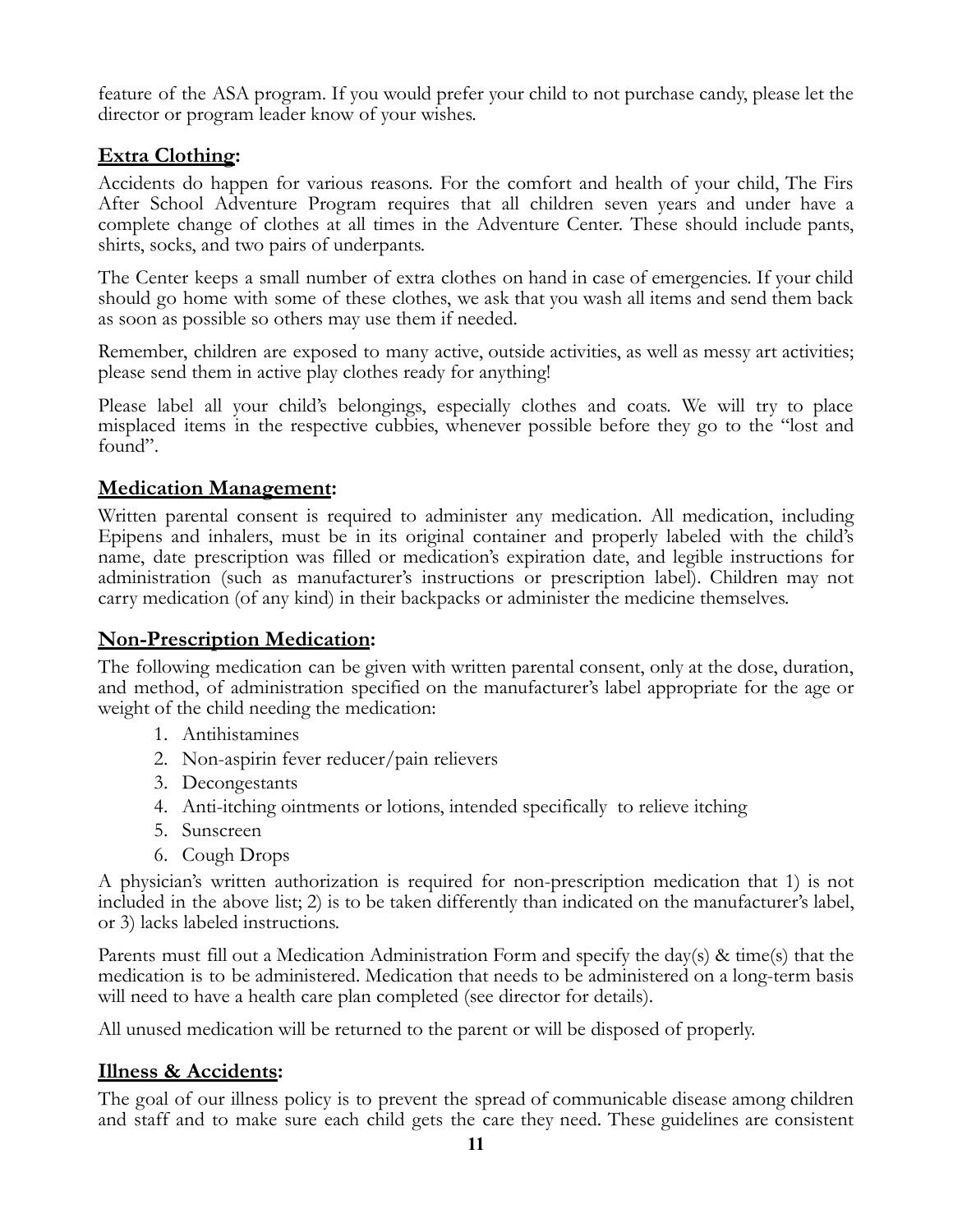with the Whatcom County Department of Public Health's Childcare Health Handbook. We ask you to adhere to the following guidelines.

#### **Please keep your child home if they have the following symptoms:**

- 1. Diarrhea, more than one loose stool per day.
- 2. Vomiting, twice or more in the past 24 hours.
- 3. Rash, any not associated with heat or allergic reactions to medicine.
- 4. Drainage from the eye, redness of eyelid lining, swelling, and discharge of pus.
- 5. Unusual appearance/behavior: unusually tired, pale, lack of appetite, difficult to wake, confused, irritable.
- 6. Sore throat, especially with fever or swollen glands.
- 7. Head lice, nits, or scabies.
- 8. A fever of 100.3

Each child will be observed upon arrival for any signs of illness. Children are not allowed to remain at the center if any of the above occurs or if they have a fever of 100.3 degrees or more. For the health of all of the children and staff, we ask that your child be free of symptoms and/or fever for 24-48 hours before returning to ASA. If a child becomes ill while at the center, they will be isolated from the rest of the group until they are picked up.

Please arrange for prompt pick up of your child so as not to jeopardize their health or the health of the other children and staff. It is critical that we are able to contact you or someone on your emergency contact list; **please keep information up-to-date**. Another way we try to stop the spread of illness is by requiring that staff and children wash their hands upon arrival at the center, before eating, before participating in food activities, and after toileting.

Please be sure to contact ASA if your child will be absent. This will help avoid unnecessary searching and phoning. Voicemail is available 24 hours a day to record your message on the ASA center's cell phone: **(360)820-2031.**

In the event of a major injury, ASA staff will administer first aid and fill out a report for the parent. If medical attention is needed, the parent and the child's physician will be notified and consulted for proper actions to take. If necessary, we will contact 911 and first aid will be administered until medical help arrives. The child will then be transported to the nearest hospital unless other arrangements have been made.

If your child requires medical assistance by an Adventure Guide (band-aid, ice pack, etc.), it will be recorded in an "Incident Report Book" and available for your viewing.

#### **Emergency Information:**

It is very important that you inform the ASA center staff or director about changes in address and telephone numbers for yourself and your designated emergency contacts. Keeping the information current will ensure fast notification in the event of an emergency.

# **Pesticide Policy:**

At ASA we follow public health standards for pest control. We will strive to us alternative pest control methods and chemicals as a last resort. When we must resort to chemicals you will be given notice of application at least 48 hours in advance. The pesticide will be applied when children are not present in space.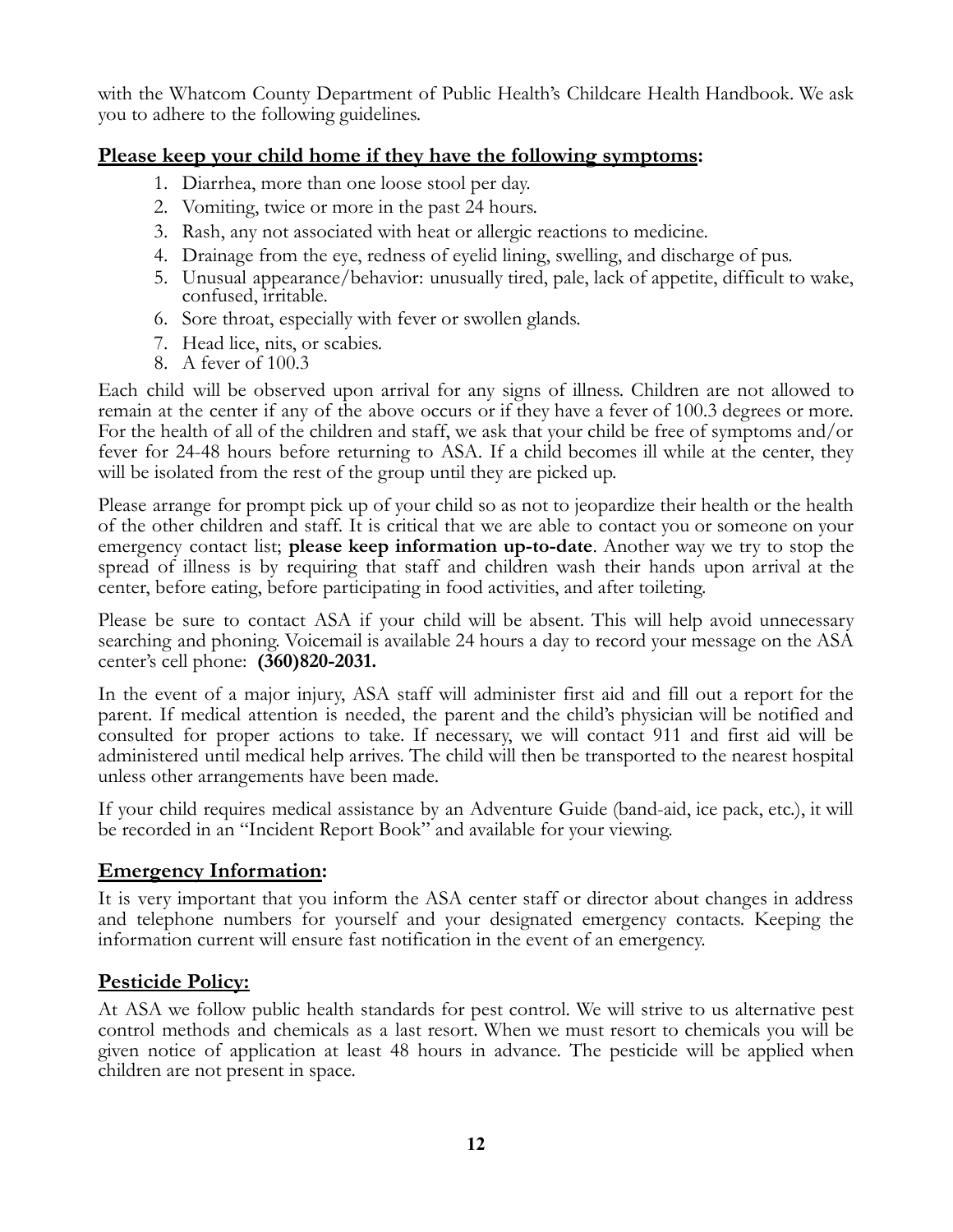# **Discipline & Child Guidance Policy:**

Discipline is a way of teaching children appropriate forms of behavior. **It is not punishment.** It is not enough to tell children what behaviors we find inappropriate; we must also teach them acceptable ways of handling difficult situations. There are many ways we attempt to accomplish this:

- 1. Creating a warm and loving atmosphere.
- 2. Using prevention techniques (i.e. careful planning of activities and the environment, adhering to a consistent daily routine).
- 3. Noticing the positive behavior of each child.
- 4. Offering choices to children.
- 5. Being a role model by dealing with situations in a calm, controlled and caring manner.

There may be times when intervention is necessary. We discuss the situation with the child on a level he can understand. We then redirect the child to a positive behavior. If the child persists in disruptive behavior, we offer the choice to correct the situation or to accept the consequences of the behavior. This may involve picking a "job" from the "job jar", to help with remuneration of the time spent trying to correct the behavior, or a restriction from play for a few minutes, or "thinking time".

If a problem persists over a period of time, parents will be involved in developing a plan of action (stated in the Behavior Management Policy, which can be found in the Policies and Procedures Binder on the Parent Connection Table). The Firs ASA philosophy and program policies explicitly forbid the following forms of discipline: spanking, shaking, scolding, shaming, corporal punishment, labeling (with terms such as bad, naughty, etc.). All forms of physical punishment are strictly forbidden.

#### **Policy of Exclusion from ASA or Behavior Management Policy:**

When a child's behavior in The ASA program is inappropriate or dangerous to self and others, the following steps will be taken.

- 1. A verbal request for a meeting with parent(s)/guardian(s) will be made to discuss behavior issues. Minutes of the meeting will be recorded of the child's issues and placed in his/her file.
- 2. If behavior issues persist, a registered letter will be sent to parent(s)/guardian(s) to inform parents of an upcoming meeting. During this meeting, a behavior plan will be drafted and approved by signature of both parent(s)/guardian(s) and director.
- 3. A follow-up meeting, time, and date, with parent(s)/guardian(s), will be set to review behavior conduct, within 2-3 weeks of the second meeting. Continued enrollment or un-enrollment will be determined at a follow-up meeting

#### **Family Involvement:**

We believe that parents provide the most important influence in a child's life. The more involved parents & guardians are in our program and the more frequent the communication between parents and teachers, the greater will be the child's opportunity for successful development. We have created a few avenues for family involvement and encourage the whole family to participate in these fun events:

# ⮚ **ASA Open House:**